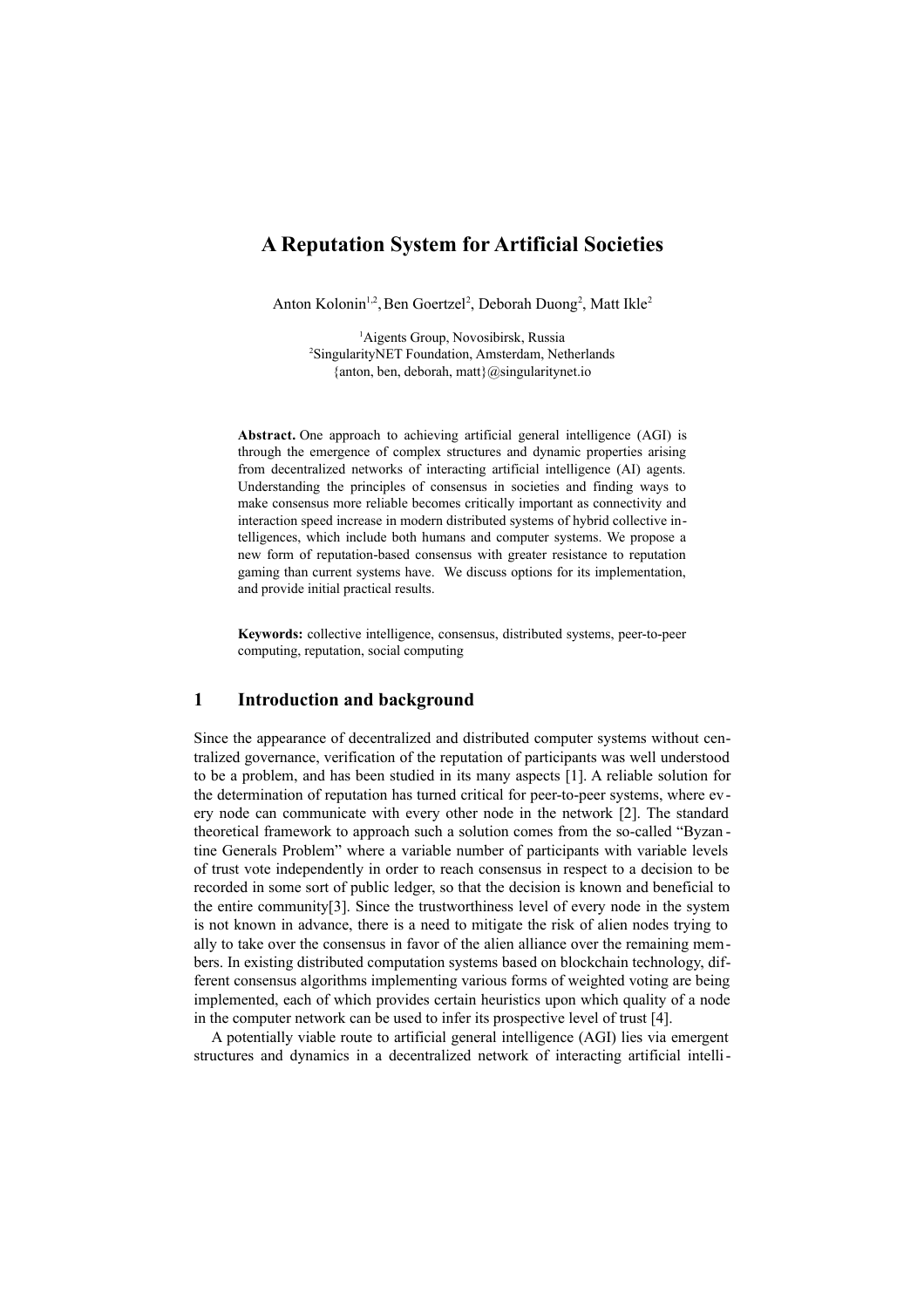gence (AI) agents., With a need to prevent various pathologies in such a network, a high quality reputation system is needed. Ensuring high quality reputation assignment requires AI, thus there is leading to a mutual recursion between AGI and reputation assessment in a decentralized AI networks. Thus, being able to build reliable reputa tion systems is critical for AGI problem solution, and any paradigm of AGI should address the "assignment of credit problem" in some way or another. This always ultimately involves A) simple base algorithm for credit assignment in simple common cases, and B) a framework for addressing assignment of credit via mutual recursion with other aspects of general intelligence for more complex cases.

Consensus – technology to govern distributed multi-agent systems such as blockchains or societies, resistant to takeover and scam.



**Fig.1.** Types of consensus in distributed systems such.

Most of the consensus algorithms discussed in earlier works [4] and implemented in existing popular distributed computation systems such as Ethereum and Bitcoin are still vulnerable to takeover. The consensus algorithm called Proof-of-Work (POW), in which a member of its system votes by amount of computing power that the member possesses, can be abused by an alliance which temporarily concentrates more than 51% of computer power trying to reach consensus at the moment. From an historical perspective of human society, this algorithm corresponds to the "rule of power", specific to most ancient societies. Another known consensus algorithm called Proof-of-Stake (POS) implies voting by amount of financial funds each member has at stake. This is similar to consensus in modern capitalist communities with "rule of power". It leads to the phenomenon of extreme income disparity in which one member or class of member is able to take over the consensus. The advanced version of POS called Delegated-Proof-of-Stake attempts to fix this problem by explicit delegation of the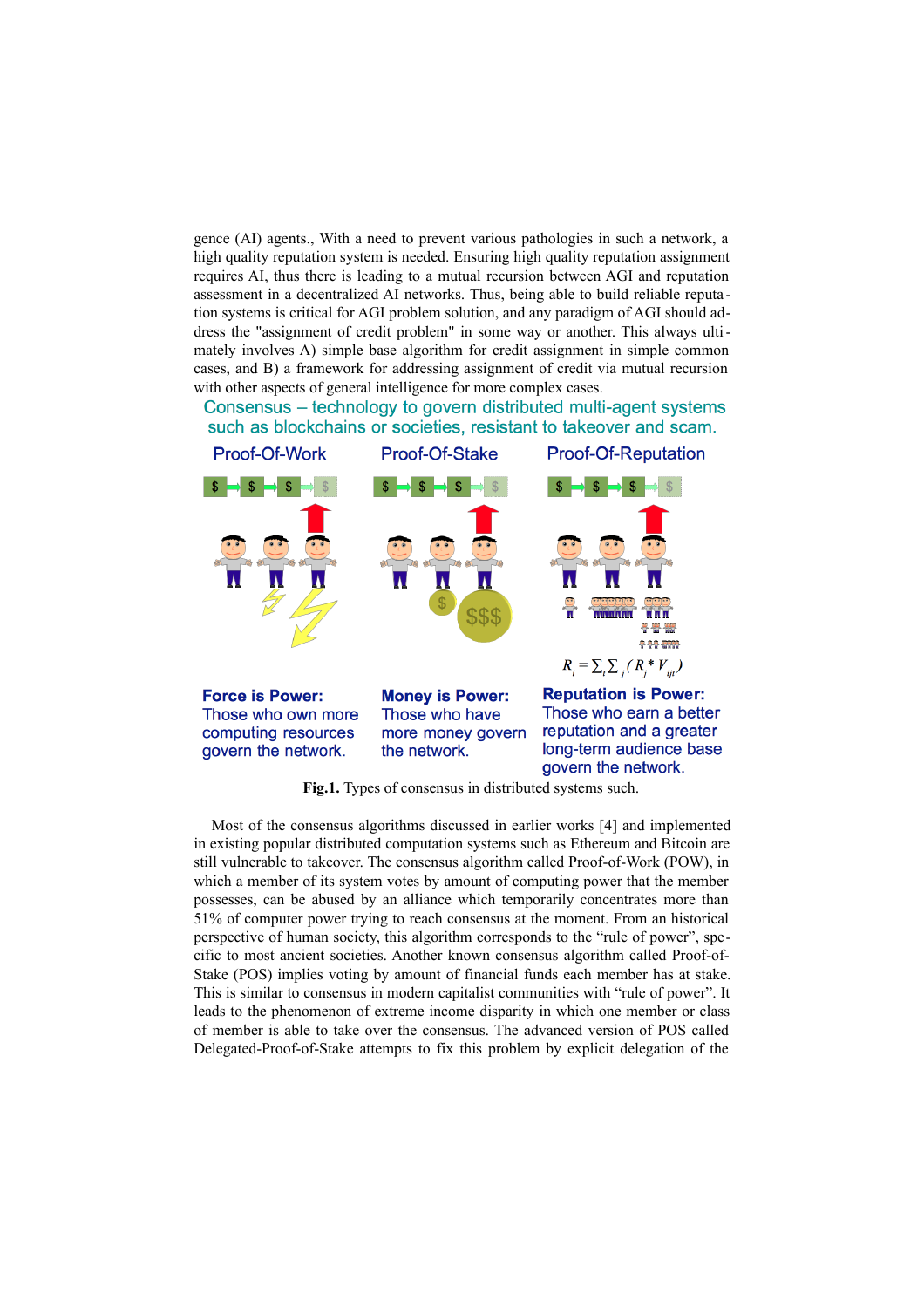right to rule to "delegated", appointed by members with greater stake, but this just makes the distributed system manually controlled.

In this work we develop an advanced version of a consensus algorithm called Proof-of-Reputation, which assumes "rule of reputation". In this case, the ability of a member to have an impact on consensus can be identified by the amount of reputation, social capital or "karma" actually earned by the member in the course of interacting with other members in a given time frame, taking into account the reputations of these members themselves [5].

A side effect of the ability to compute a reliable social consensus in a community of members is the ability to identify the reliability of each of the members, enabling the most efficient and safest communications between them. This is suggested by our earlier work on design for reputation system for a decentralized marketplace of artificial intelligence services called SinglularityNET [6]. Proof-of-Reputation provides the ability to measure and track the reputation dynamics of every member in society This could be applied to any community of artificial agents, real humans interacting online, or even hybrid human-machine societies [7].

## **2 Model of computing reputations**

The computational model described below is based on previous ideas of measuring quantitative properties of social graphs accordingly to earlier works [7,8,9] adapted to the problem of computing social reputations as grounds for building a better consensus algorithm  $[3,4,5,6]$ .

The reputation  $R_i(t)$  of society member *i* at moment *t* can be computed incrementally on the basis of its own reputation at the previous moment  $R_i(t-1)$ , and some default reputation *Rd* taken as its initial reputation*.* Changes in the reputation of *i* can be caused by different sorts of ratings issued by multiple other members *j*, in respect to a particular aspect of reputations *k* and specific domain category of reputation *c.* The aspect *k is* assumed to be a generic measure like reliability, quality or timeliness while the category *c* may identify an area of a member's expertise such as painting, stock prediction or pizza delivery.

Ratings can be divided into two types. First, there are endorsing ratings *Sijkc*, which may be or may not be be present at any time *t*, being granted or revoked from *j* to *i*. Next, there are transactional ratings  $F_{\text{like}}$  that can be recorded in a history of interactions, being associated with either financial transactions from *j* to *i* (financial ratings) or acts of voting (voting ratings) in respect to particular events  $e(t)$ , such as publications, posts, comments, nominations or tasks and duties being served by *i* in respect to *j*. Most ratings can be either explicit or implicit. Explicit voting ratings come with rank value expressed as positive, negative or any number at some scale, while implicit ones are comments and reviews authored by *j* in respect to *i* where actual value or rating should be somehow from the media used for comment or review, such as natural language text. Endorsing ratings  $S_{ijkc}$  may be backed up with financial stake value  $Q_{ij}$ . Transactional voting ratings *Fijkce* can be backed up by a financial value *Gije*. For exam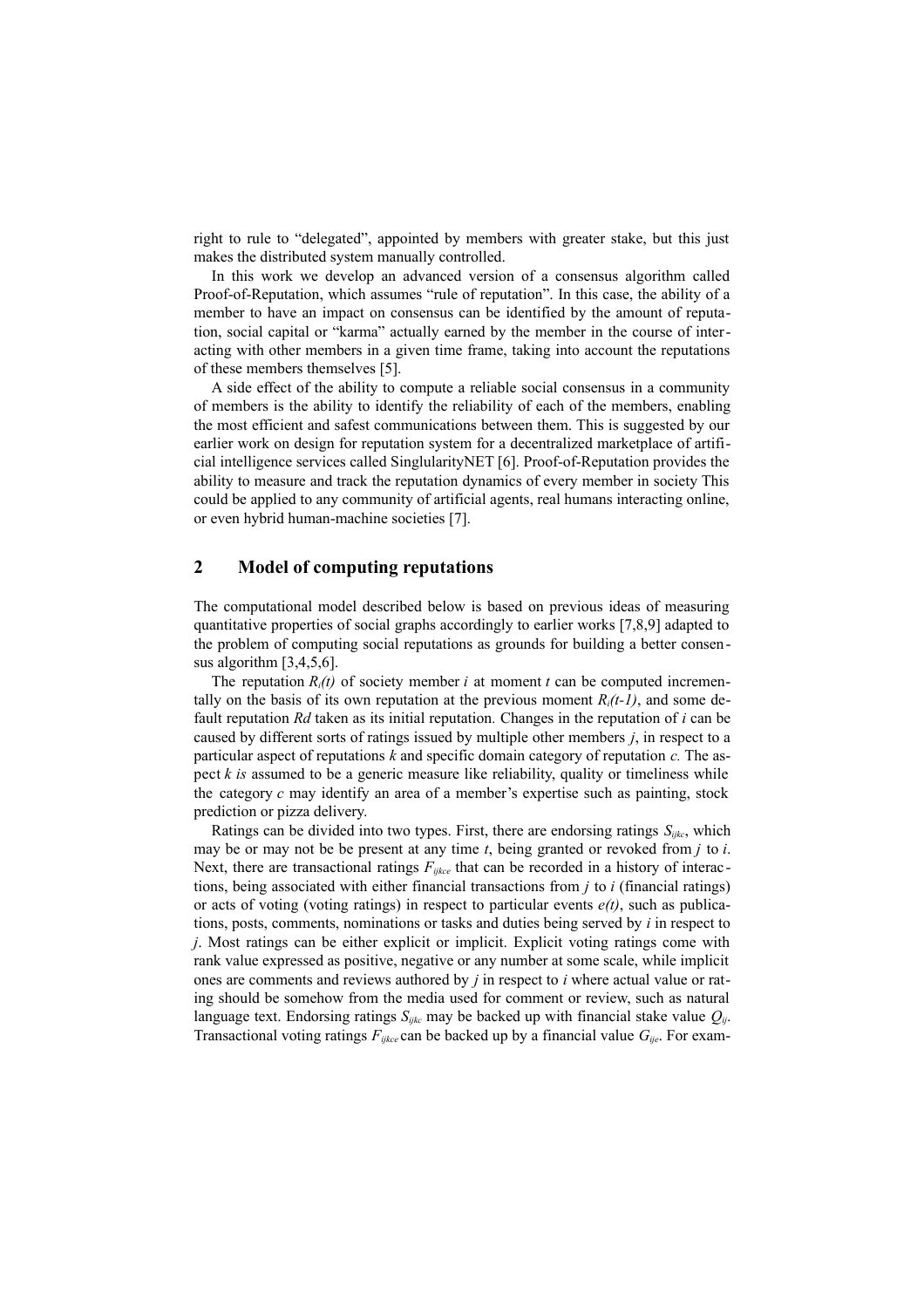ple,, the value of a customer's *j* vote in respect to the quality of service provider *i* may be weighted with account of cost of the entire service *e(t)*.

The rating values maybe scaled in the range *-1* to *1* for negative and positive ratings, while for presentation purposes they may be scaled to *-5* to *5*, *0* to *10* or whatever seems visually intuitive. For financial ratings, experimentation with Ethereum blockchain, has shown that it is desirable to normalize the nonlinear distributions of financial values of transactions as follows:

$$
F'_{ijce} = log_{10}(F'_{ijce})/MAX(log_{10}(F'_{ijce}))
$$

Ratings for different aspects  $k$  can be blended to infer overall reputation using a system-wide blending parameter  $H_k$ . Then, the following formulae can identify differential reputation at time  $t_n$  as a relative increase of reputation due to endorsing  $dSi(t_n)$  $I_t$ ,*t<sub>n</sub>*</sub> $)$  and transactional  $dFi(t_{n-1}, t_n)$  components, with *t* for events  $e(t)$  varying in range from  $t_{n-1}$  to  $t_n$ .

$$
\frac{dS_i(t_{n-1},t_n) = \sum_k (H_k * \sum_{j\text{ct}}(S_{ijkc}(t_n) * Q_{ijc}(t_n) * R_j(t_{n-1})))}{\sum_{j\text{ct}}(Q_{ijc}(t_n) * R_j(t_{n-1}))} / \sum_{k\text{ct}}(H_k)
$$
\n
$$
\frac{dF_i(t_{n-1},t_n) = \sum_k (H_k * \sum_{j\text{ct}}(F_{ijkce}(t) * G_{ijce}(t) * R_j(t_{n-1})))}{\sum_{j\text{ct}}(G_{ijce}(t) * R_j(t_{n-1})))} / \sum_k (H_k)
$$

In simplified form, when no aspects or categories are considered, increases of endorsing and transactional reputations can be simplified as follows.

$$
\begin{aligned} dS_i(t_{n-l},t_n) =& \sum_{jl} (S_{ij}(t_n)^* Q_{ij}(t_n)^* R_j(t_{n-l})) / \sum_{jl} (Q_{ij}(t_n)^* R_j(t_{n-l})) \\ dF_i(t_{n-l},t_n) =& \sum_{jl} (F_{ij}e(t)^* G_{ij}e(t)^* R_j(t_{n-l})) / \sum_{jct} (G_{ij}e(t)^* R_j(t_{n-l})) \end{aligned}
$$

In practical implementation, either endorsing or transactional reputation can be used. In case of using both, a blended increase of reputation may be computed with blending factors *S* and *F* for each of the two reputations, respectively.

$$
dP_i(t_{n-l}, t_n) = (S * dS_i(t_{n-l}, t_n) + F * dF_i(t_{n-l}, t_n)) / (S + F)
$$

Differential reputation can be further normalized by a maximum absolute reputation increase per time step:

$$
P_i(t_{n-l}, t_n) = dP_i(t_{n-l}, t_n) / MAX_i(ABS(dP_i(t_{n-l}, t_n)))
$$

Based on reputation earned in the previous period from  $t<sub>o</sub>$  to  $t<sub>n-1</sub>$ , the new reputation for latest time  $t_n$  can be computed by blending the previous value with the differential one.

$$
R_i(t_n) = ((t_{n-l} - t_o) * R_i(t_{n-l}) + (t_n - t_{n-l}) * P_i(t_{n-l}, t_n)) / (t_n - t_o)
$$

As it has been discovered in experiments discussed further on, a linear computation of reputation applied to experimental communities results in a quite nonlinear distribution of reputation values in the community, where very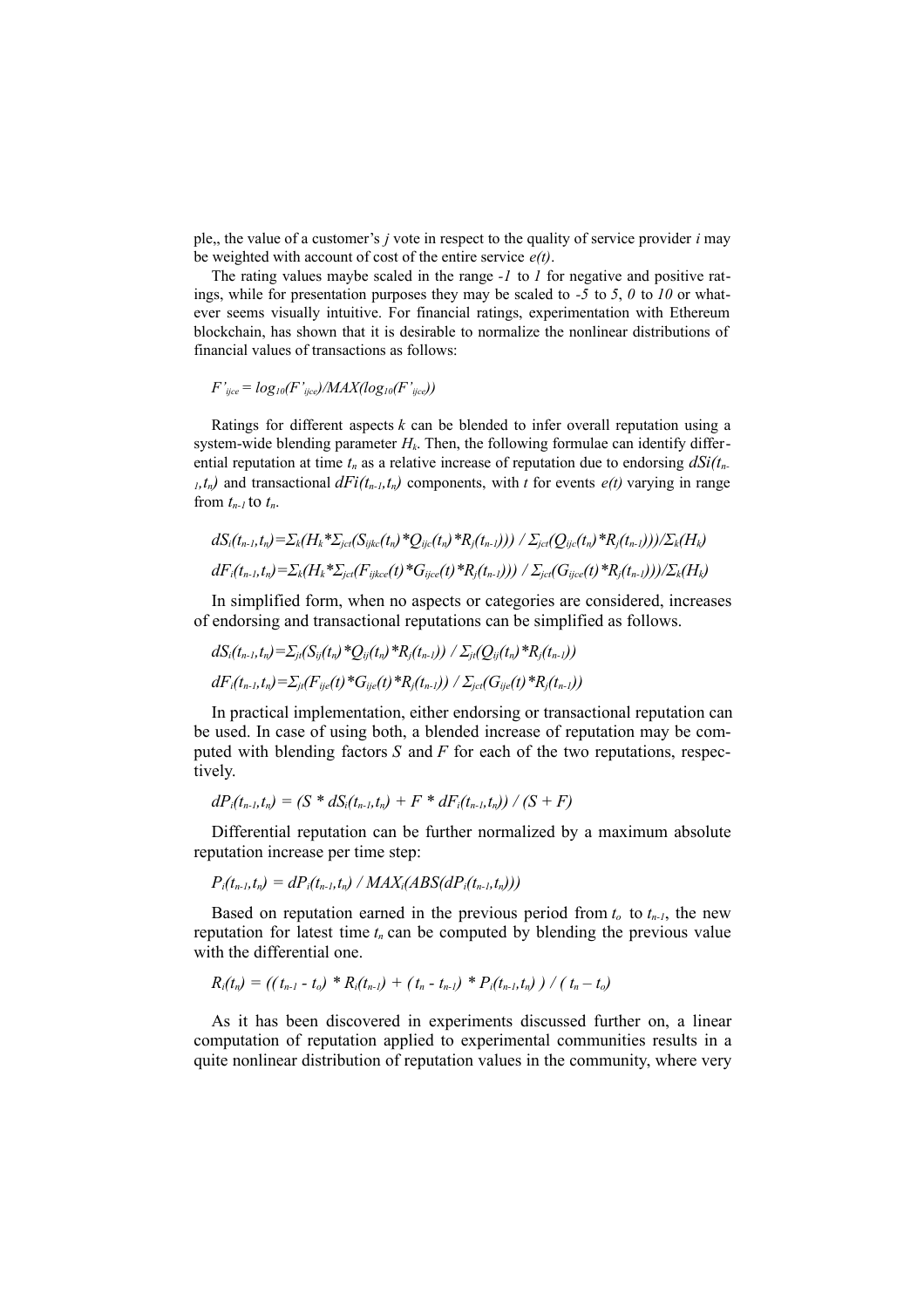few members have very high values, but the rest of the community have reputations equal to zero. To improve the distribution for practical purposes, nonnegative logarithmic differential reputation can be computed as follows, so the  $lP_i(t_{n-l}, t_n)$  can be used instead of  $dP_i(t_{n-l}, t_n)$  in the two formulae above.

 $lP_i(t_{n-l},t_n) = SIGN(dP_i(t_{n-l},t_n)) * log_{10}(1+ABS(dP_i(t_{n-l},t_n)))$ 

Our reputation evaluation framework can be modified to allow earned reputation decay more quickly or slowly. We can apply extra blending factors to the most recent time interval importance and to earlier time intervals when computing  $R_i(t_n)$ , so that previously earned reputation values can decay faster or slower after being amended with the latest differential reputation.

It is also possible to compute more fine-grained reputations specific to different aspects or categories, as we will show for transactional differential reputation below. Based on these ideas, more precise reputations  $R_{i c}(t_n)$ ,  $R_{i k}(t_n)$ and  $R_{ikc}(t_n)$  can be computed within the community.

$$
dF_{ic}(t_{n-l},t_n) = \sum_k (H_k^* \sum_{ji} (F_{ijkce}(t)^* G_{ijce}(t)^* R_j(t_{n-l}))) / \sum_{ji} (G_{ijce}(t)^* R_j(t_{n-l}))) / \sum_k (H_k)
$$
  
\n
$$
dF_{ik}(t_{n-l},t_n) = \sum_{jct} (F_{ijkce}(t)^* G_{ijce}(t)^* R_j(t_{n-l})) / \sum_{jct} (G_{ijce}(t)^* R_j(t_{n-l}))
$$
  
\n
$$
dF_{ikc}(t_{n-l},t_n) = \sum_{ji} (F_{ijkce}(t)^* G_{ijce}(t)^* R_j(t_{n-l})) / \sum_{ji} (G_{ijce}(t)^* R_j(t_{n-l}))
$$

# **3 Design and implementation options**

The computational framework suggested above can be designed and implemented in many possible ways, based on decisions made in respect to temporal scoping of the reputation calculation and its maintenance and storage options, as discussed further on. In the end, we introduce notions of "**Reputation consensus**", "**Proof-of-Reputation**" and "**Reputation mining**".

## *Temporal scoping*

Performance of reputation system would depend on time scoping, based on interval spanning between cycles of reputation evaluations between times *tn-1* and *tn*.

On one end, there is "**lifetime**" recalculation where all ratings between  $t_0$  and  $t_n$  are counted. In this case, it is possible to account for backdated changes in the ratings history to be accounted for with later re-calculation. However, this is much more expensive and time consuming. Also, in this case reputation decay can not be achieved as designed above and complication of differential reputation functions are required, in troducing an extra time-bound weighting function which would give higher weights for more recent ratings.

On the other end, there is "**incremental**" recalculation with time intervals between *t0* and *tn* corresponding to intervals between subsequent transactions, so every transaction effects in global change of reputation. No reputation change delay may be experienced in this case yet implementation of this in a distributed way may get to be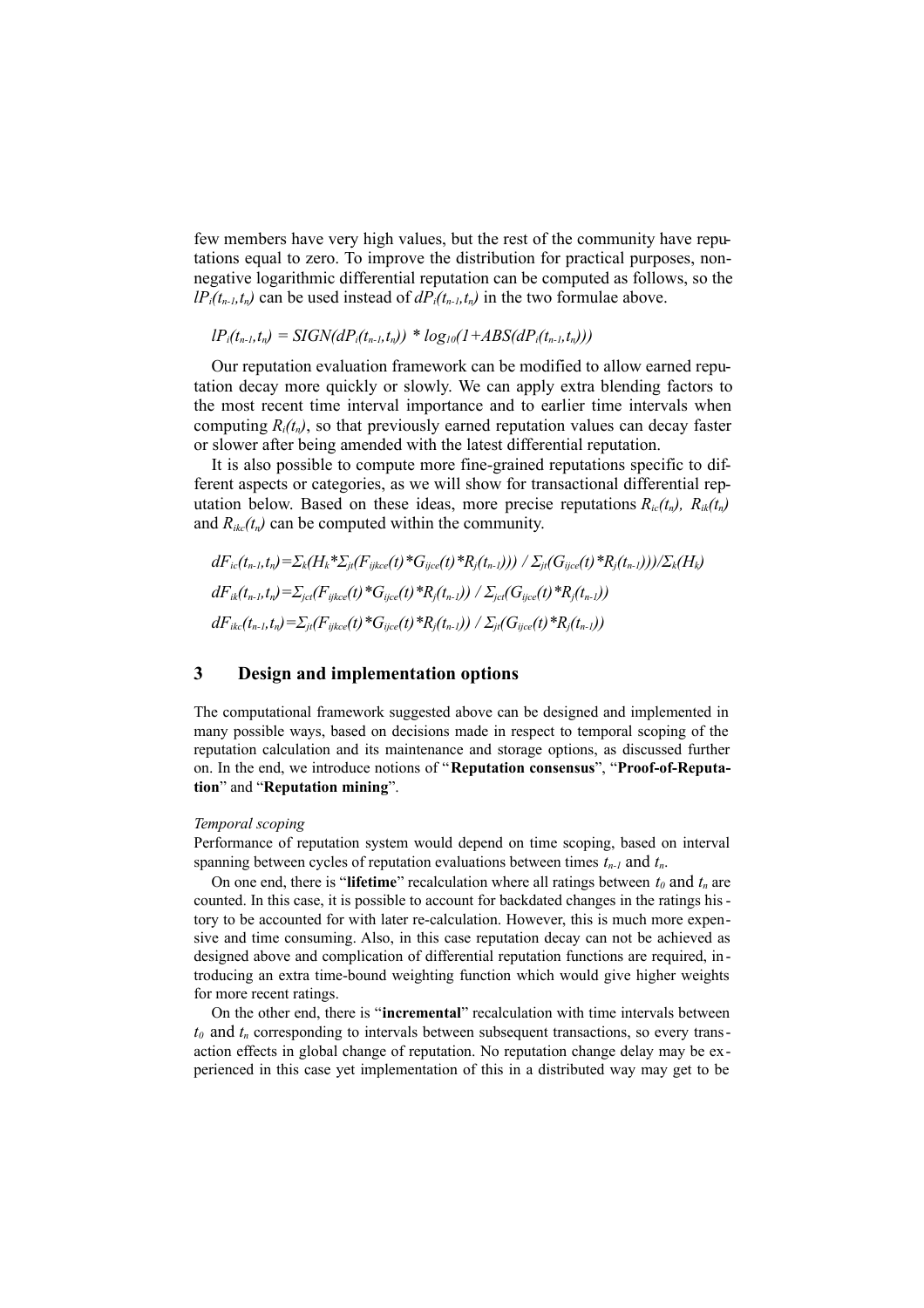not trivial. At the same time, it might be beneficial for distributed systems not based on the blockchain.

In between the two above, there is "**up-to-date**" recalculation with time intervals between  $t_0$  and  $t_n$  being such as years, quarters, months, weeks, days etc. This would be more efficient and fast however reputations change may be delayed, getting outdated closer to the end of recalculation interval.

Finally, there is a hybrid between the last two such as "**blocked incremental**" recalculation where blocks of latest subsequent transactions are used to identify the time interval. It might be beneficial to have this implemented in distributed blockchain systems.

#### *Maintenance options*

From the maintenance perspective there are centralized, decentralized, and distributed options.

In the "**centralized**" implementation, all reputations are computed by a single party or system nominated and trusted to carry out this responsibility by community, called the Centralized Reputation Agency (CRA).

In the "**decentralized**" implementation, all reputations are computed by multiple parties or systems all trusted to carry out this responsibility by the community, called Decentralized Reputation Agencies (DRA). In such a case, there are two more options. One is that all agencies have to reach consensus on the current reputation state, so they may be called Coordinated Reputation Agencies (CDRA). The other option is that they all maintain reputations independently in which case they are Independent Reputation Agencies (IDRA).

In the "**distributed**" implementation, all members of the community are in charge of computing reputations, just as in blockchain, where all members in the community are in charge of logging and verifying transactions. In this case, it is also possible to have either a coordinated consensus of reputation states across all members, or for ev eryone to keep their own personal view of reputations of others.

#### *Storage options*

Within any options of the above, a few approaches of storing reputation data are possible, namely having it transient, persistent locally, or persistent globally in a decentralized or distributed way.

In the "**transient**" case, all reputations are always computed "on-the-fly" with en dorsing and transactional data available. In the " **locally persistent**" case, all computed reputations are stored in local store by dedicated Reputation Agency or any member of the system, with no need to synchronize reputation status data with the others. In the "**globally persistent**" case, reputation data is maintained in decentralized or distributed way across all Reputation Agencies or all members of the system.

## *Decentralized Reputation Consensus*

In the case of using the design from our earlier work [6], it is interesting to consider how multiple reputation agencies (RA) in CDRA reach decentralized consensus in re spect to shared reputation data. The following administrative algorithm is proposed.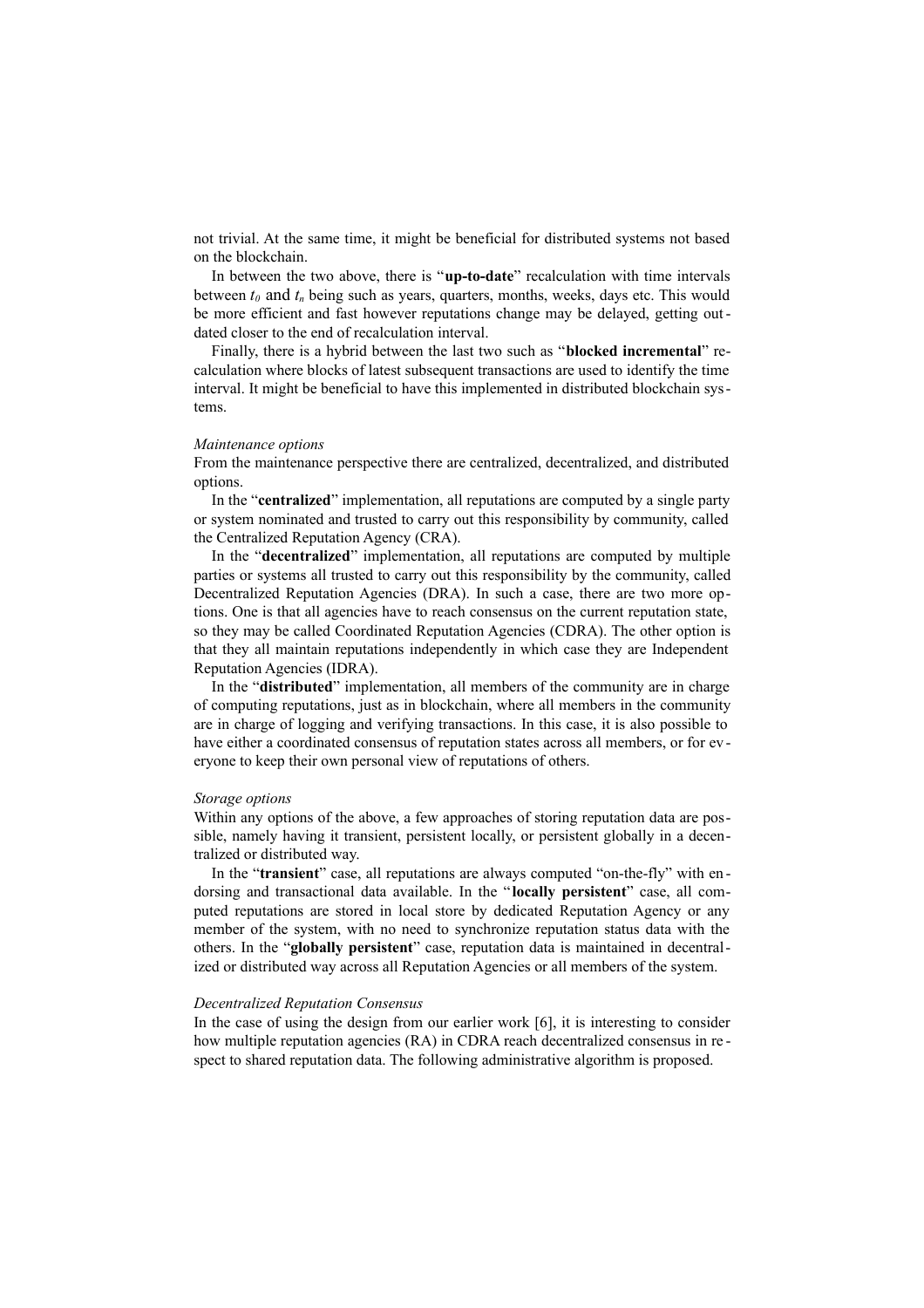1. On each reputation calculation cycle, each RA submits the state of reputation data, providing reputations for all known members.

2. Within the cycle, each subsequent submitted state after the first one should be identical to the previous one.

3. If there is a submitted state not equal to previous, then the set of subsequent states is marked as being disputed and a warning to administration/monitoring services is sent.

4. Once the required system-wide minimum of identical states is received, the state is marked as valid and no more states are accepted.

5. Once the specified system-wide maximum of non-identical states is received and there is at least the minimum number of identical states, the state which is supported by most of submissions is marked as valid, no more states are accepted, and warning to administration/monitoring services is sent blaming non-identical state submitters.

6. If neither #4 nor #5 happens within specified system-wide time period starting the first submission, the consensus is considered broken, no reputation is updated, and a warning to administration/monitoring services is sent so entire system of CDRA has to be inspected.

7. In case the process above is implemented in distributed system implementing Proof-of-Reputation consensus algorithm, as defined below, voting for the accepted reputation state can be performed with account for reputation of the Reputation Agen cies themselves, with appropriate changes in dispute resolution at step 5 above.

#### *Proof-of-Reputation*

In the case when the community implementing reputation calculations is performing distributed computing with the need for distributed consensus on the blockchain, the computed reputation may be used for the purpose of consensus achievement. The amount of reputation earned by a blockchain node impacts its chance to impact block formation in the same way that the amount of computing power or value of stake im pacts on it in case of Proof-of-Work or Proof-of-Stake, respectively. This kind of consensus can be called as Proof-of-Reputation.

#### *Reputation Mining*

If reputations are being maintained in a distributed implementation, being computed through the participation of every member of the community, then it can be consid ered as a "mining" process. For this to happen, reputation states submitted by members must comply with the Decentralized Reputation Consensus protocol described above. In such case, those members who submit consistent reputation states accepted by the rest of members, should earn compensation on behalf of the community, as it happens in the Proof-of-Work consensus algorithm for solving cryptographic puzzles.

# **4 Approbation in social networks and blockchains**

In an attempt to study practical computations of reputation in existing social networks and blockchains, practical studies have been carried out within Aigents social comput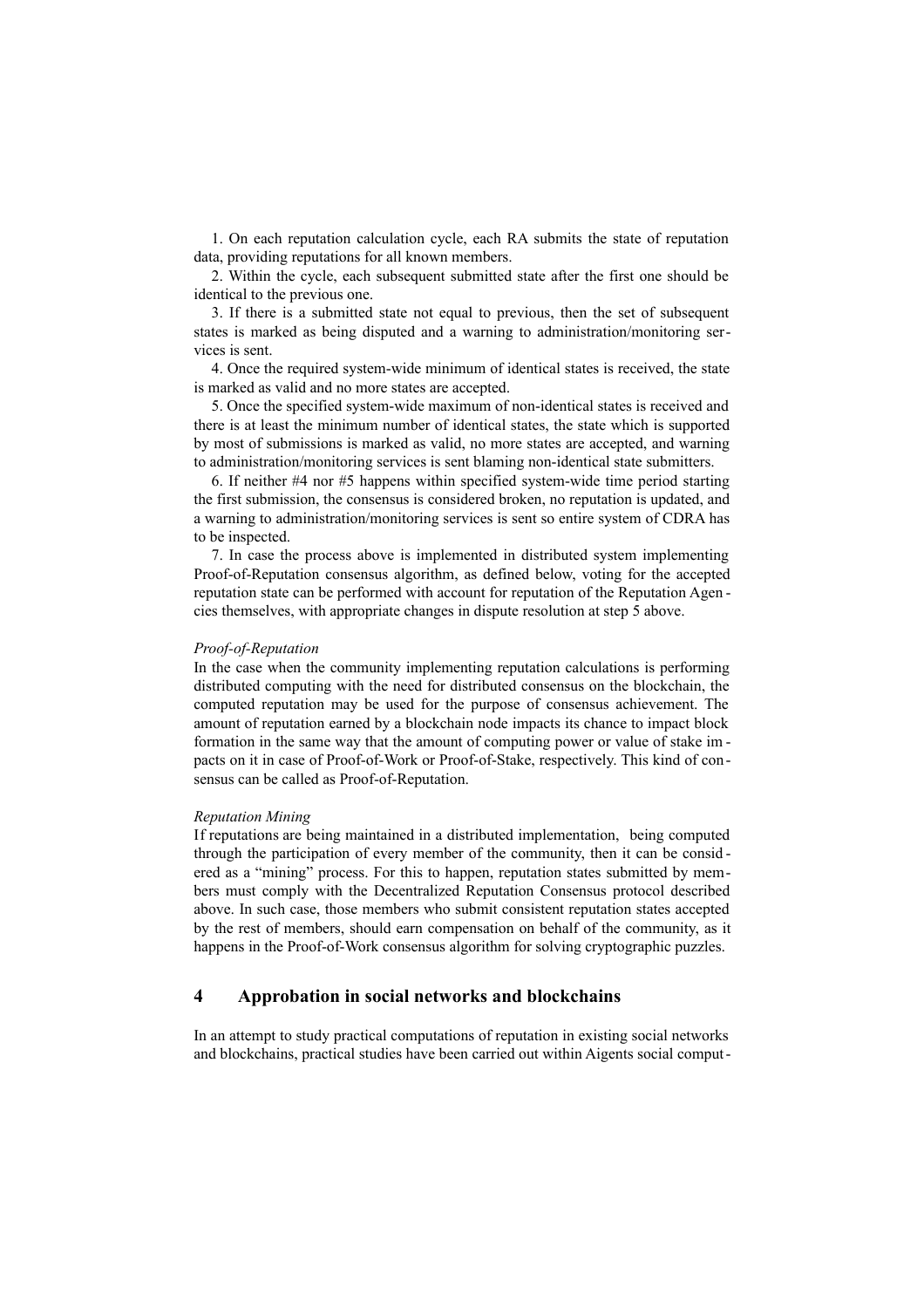ing platform [7,9], using social networks such as Facebook and Google+, and social networks based on blockchain, such as Steemit and Ethereum blockchain. We summa rize some of our results below.

## *Facebook and Google+*

For these social networks, using Aigents platform, it is possible to assess reputations of close social environments and a system users, based on interactions between the user and the social peers on its home page. Results from studies of a limited audience of users who agreed to share their experience display substantial reliability when communications are dense enough. On the other hand, if most communications of the user take place in groups or on home pages of the other users, reliability of results be come insufficient. None of these results can be given here due to privacy restrictions.



**Fig. 2.** Non-logarithmic (above) and Logarithmic (below) Reputation on transactional explicit and implicit ratings in the Steemit social network on the Steemit blockchain. The vertical position of a graph node corresponds to the reputation level of the member; the size of the "halo" circle around node represents similarity between respective member and member in the graph center; thickness of arrows between nodes corresponds to intensity of explicit and implicit ranking interactions between members.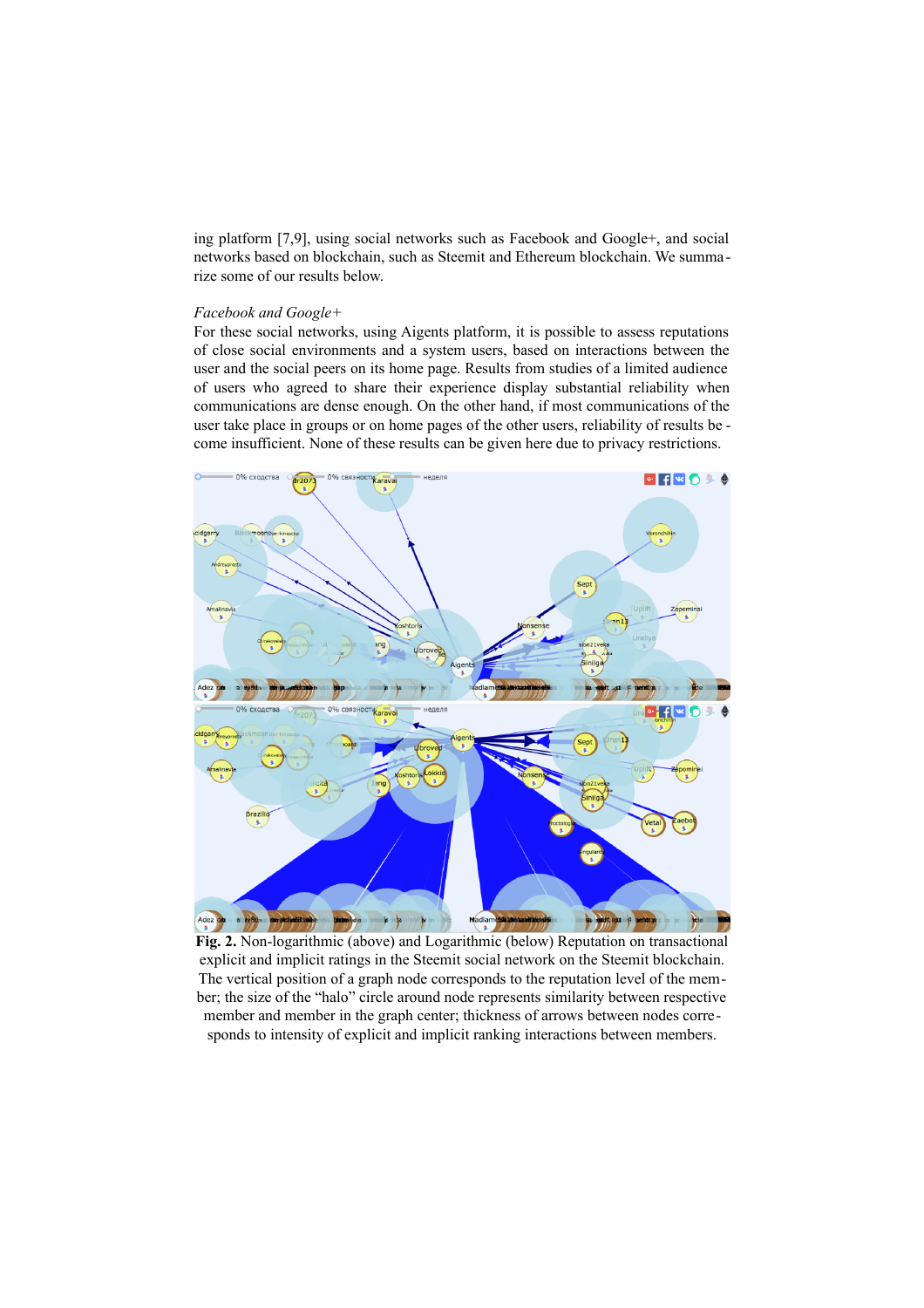### *Steemit*

Since the Steemit social network is based on blockchain, all its results are publicly available for study. Computation of reputations on network-wide social graphs extracted from blockchain were studied for multiple public accounts. In this case, explicit transactional ratings such as votes on posts and comments, as well as implicit ratings such as indirect comments were used in simplified form. That is, no financial values in Steemit have been associated with ratings and implicit values of a comment are assumed positive regardless of comment sentiment. Studies have shown this simplified form to be in good correspondence with expected reality, according to an inspection of the history of interactions of real members. Along the way, it has been found that use of logarithmic reputations makes social structure more clearly identifiable, as shown on Fig.2.

#### *Ethereum*

In the Ethereum blockchain, only transactional financial ratings are available, so we used them to compute reputations of the members of the network. It has been found that distribution of values of financial transaction values is too non-linear, resulting in non-comprehensible distributions of reputation values. So we have had to involve logarithmic scaling of per-transaction values of financial transactions to get reasonable results for sensible reputation graphs.

# **5 Conclusion**

We have come up with exhaustive model of computing reputations in multi-agent system based on different kinds of historical data representing various ways of interac tions between agents. We have also suggested different ways to build reputation systems suitable for specific circumstances and requirements. We have also implemented part of the suggested design this with the Aigents social computing platform and made it available for public use at [https://aigents.com](https://aigents.com/) web site. In the future, it is expected and recommended that more work be performed with respect to simulation modeling studying the resistance of the reputation system and reputation consensus against different sorts of reputation gaming and attack vectors attempting to takeover the system consensus. We also expect further development of distributed systems and reputation agency services based on the discussed principles and to improve them further.

# **References**

- 1. Swamynathan G., Almeroth K., Zhao B.: The design of a reliable reputation system. Electron Commer Res 10: 239–270, DOI 10.1007/s10660-010-9064-y, 31 August 2010, pp.239-270 (2010).
- 2. Gupta M., Judge P., Ammar M.: A Reputation System for Peer-to-Peer Networks. NOSSDAV'03, June 1–3, 2003, Monterey, California, USA, ACM 1-58113-694-3/03/0006 (2003).